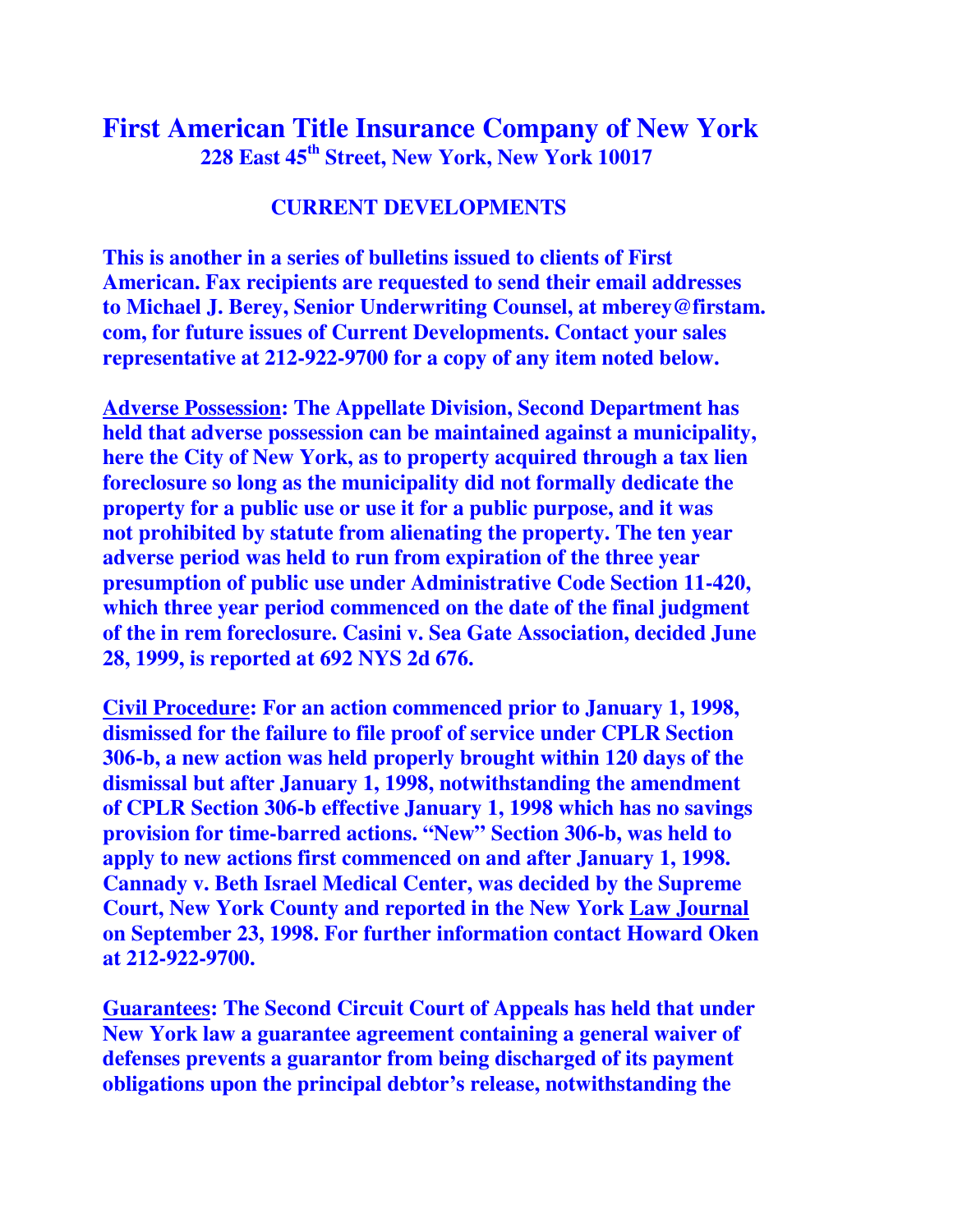**general rule that the release of the debtor operates to discharge those who are secondarily liable. C.F.C. v. Merrill Lynch, was decided August 9, 1999 and is reported at 1999 WL 594901.** 

**Mortgages: The Appellate Division, First Department, has held that a consolidated mortgage, which contained a correct description of the premises, could be foreclosed as an equitable mortgage for the entire unpaid principal balance even though the deed into the mortgagor of the last executed mortgage which was part of the consolidated lien contained an erroneous description of adjoining property. The court noted that absent its holding, the other mortgages forming part of the consolidated lien retained their liens and priority and could be foreclosed for their outstanding principal balances. Federal Deposit Insurance Corporation v. Five Star Management, was decided on June 17, 1999 and is reported at 692 NYS 2d 69.** 

**Nassau County Transfer Tax: The Nassau County Clerk has advised that all County Transfer Tax forms must be on 8 and ½ by 14 sized paper and be signed in black ink by all parties. In addition, the failure of any party or attorney to sign the Exemption Affidavit will also result in rejection of the filing. As the County Clerk advises that it is not authorized to accept prepayments of either the County or New York State transfer taxes, prepayments of the County tax can be made only to the Nassau County Treasurer, Transfer Tax Division, 240 Old Country Road. Mineola, New York 11501. Note in addition that the requirement for the use of black ink is being extended to all recordings in Nassau County. For further information contact Amelia Kelly at 516-832-3200.** 

**New York City Real Estate Taxes - The City Council has fixed the real property tax rates for fiscal year 2000 (July 1, 1999 - June 30, 2000). New tax bills reflecting the change in rates will be issued in November for payment on January 1 (or January 1 and April 1 for properties with quarterly payments). The rate on each dollar of assessed valuation has been changed for Class One from .10961 to .11167; for Class Two from .10739 to .10851; for Class Three from .08800 to .09398; and for Class Four from .10236 to .09989. Class One generally includes one-to-three family residential real property, (including condominiums of three stories or fewer which have always been condominiums). Class Two includes all other residential real**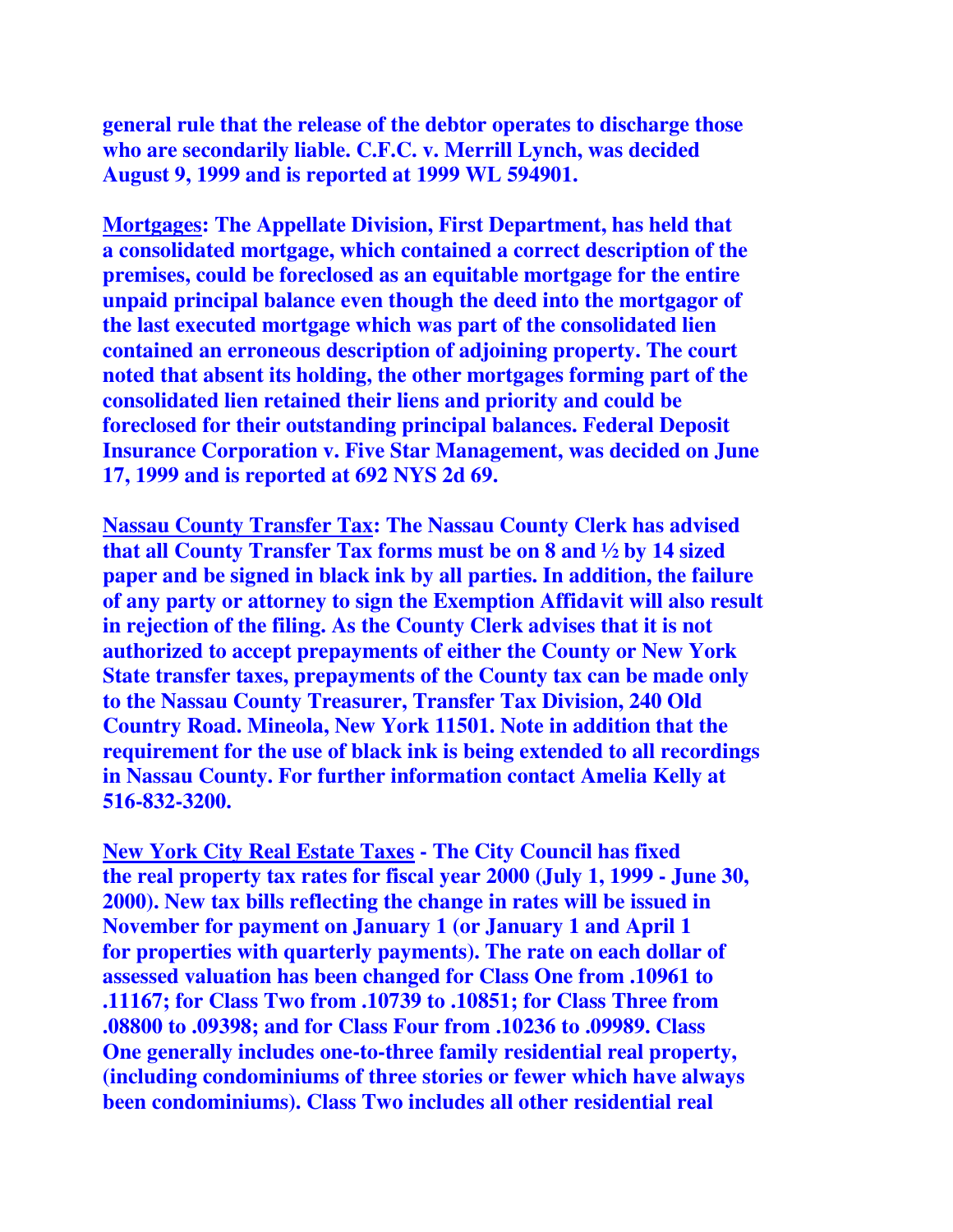**property. Class Three includes utility real property. Class Four includes all other real property.** 

**New York City Real Property Transfer Tax: The Department of Finance has issued its Regulations on the application of the continuing lien deduction to the Real Property Transfer Tax. The Regulations have been reproduced and can be found at http://www.titlelaw-newyork.com** 

**Section 1201(b) of the Tax Law and Section 11-2102 of the City's Administrative Code were amended by Chapter 314 of the Laws of 1997 effective August 28, 1997 to allow for the RPT a continuing lien deduction whereby the amount of pre-existing liens can be excluded from consideration. The exclusion of the outstanding amount of a lien existing prior to the transfer and continuing after the transfer is allowed on the transfer of a one-to-three family house, a residential cooperative or condominium unit, or an economic interest in such property. It is not allowed on a transfer to the mortgagee on its taking delivery of a referee's deed or a deed in lieu of foreclosure, or on a transfer to a REIT, or for a mortgage, lien or encumbrance "placed on the property or interest in connection with, or in anticipation of, the conveyance or transfer, or by reason of deferred payments of the purchase price whether represented by notes or otherwise".** 

**The Regulations provide, in part, as follows:** 

**1. No exclusion from consideration will be allowed for a mortgage, lien or encumbrance that is materially altered in connection with, or in anticipation of, the transfer. A mortgage will be considered to be materially altered in connection with, or in anticipation of the transfer if within six months prior to, or within three months after, the date of transfer, the identity of the holder of the mortgage has changed and there has been a change of ten percent (10%) or more in the interest rate or in the remaining repayment term.** 

**However, any alteration in the mortgage terms made more than six months prior to or more than three months following delivery of the deed will be conclusively presumed not to have been made in connection with, or in anticipation of, the transfer.** 

**An increases or a decrease in the principal amount of a mortgage will not in itself be deemed a material alteration in applying the rules to the pre-existing indebtedness.**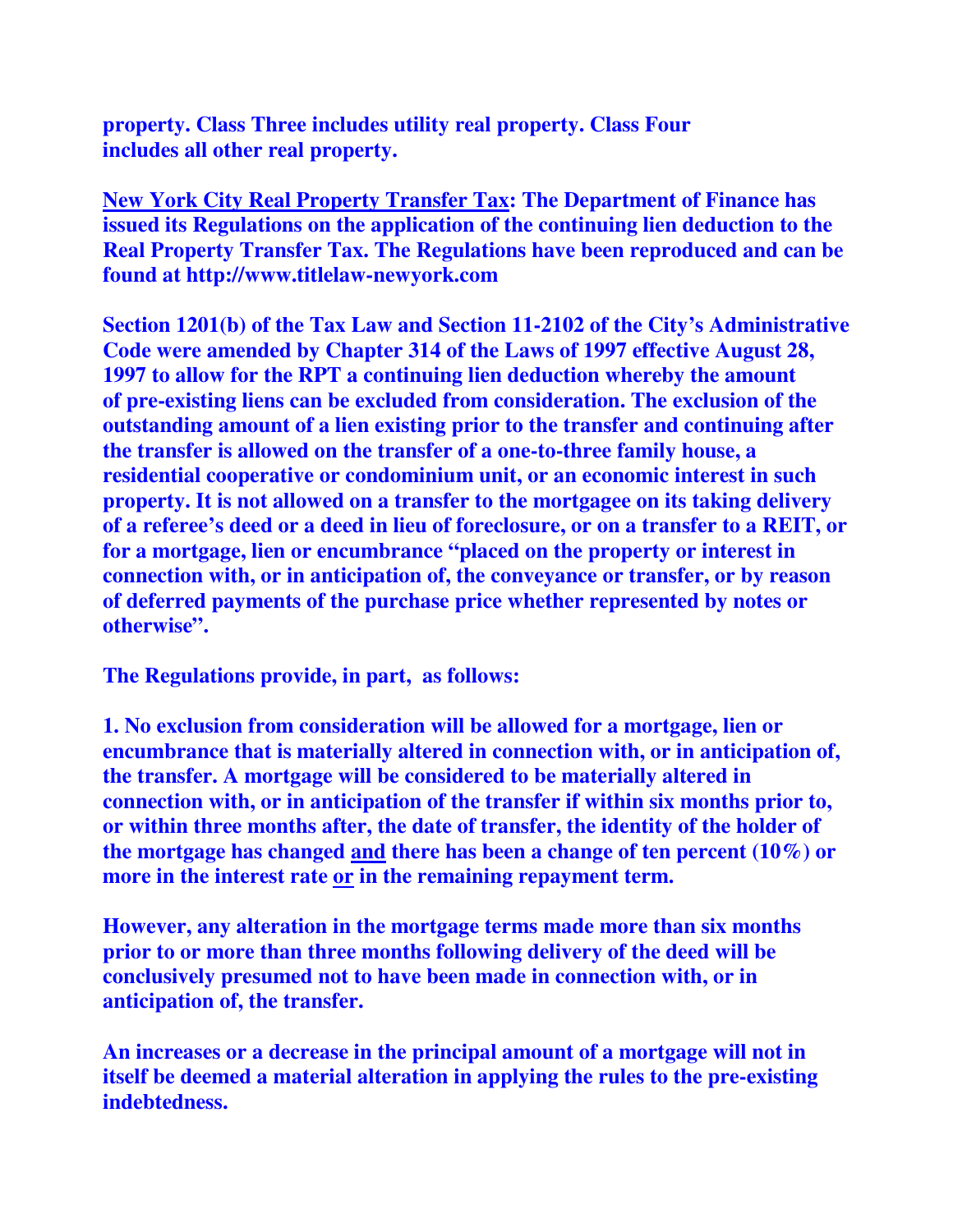**A material alteration will be irrelevant if the transfer is a gift or is made pursuant to a separation agreement or a divorce decree. (The provisions governing new or increased mortgages, noted below, will, however, apply to gift and marital transfers).** 

**2. No exclusion from consideration will be allowed for either a new mortgage or for the amount of the increase in the principal secured by a pre-existing mortgage made in either instance within six months prior to the date of transfer if the new or increased mortgage was placed on the property in anticipation of the transfer.** 

**Illustrations in the Regulations indicate that a mortgage placed on the property even six years prior to the transfer may not be excluded from consideration if executed in anticipation of the transfer.** 

 **3. No exclusion from consideration will be allowed for a mortgage that is discharged or reduced in principal amount (to the extent of the reduction) within three months after the date of the transfer if the facts and circumstances indicate that the discharge or reduction was made in connection with the transfer. The discharge or reduction of a mortgage more than three months after the date of the transfer will result in disallowance of the exclusion (to the extent of the reduction) when the documents relating to the loan indicate that the mortgage was discharged or reduced in connection with the transfer.** 

**4. There will be no exclusion for a mortgage placed on the property by reason of deferred payments of the purchase price, such as a purchase money mortgage executed at closing to the seller.** 

**5. The above rules will apply to the allocable portion of the mortgage on the property of a cooperative corporation which is included in the original transfer of shares by the cooperative corporation or the sponsor.** 

**REITS: The New York State and New York City transfer tax rates applicable to REITs have been extended by Chapter 407 of the Laws of 1999 to include REIT transfers occurring before September 1, 2002. The "sunset" provision had been September 1, 1999.** 

**Theatre Subdistrict Development Rights: Section 81-74 was added to Article VIII of the New York City Zoning Resolution on August 6,**